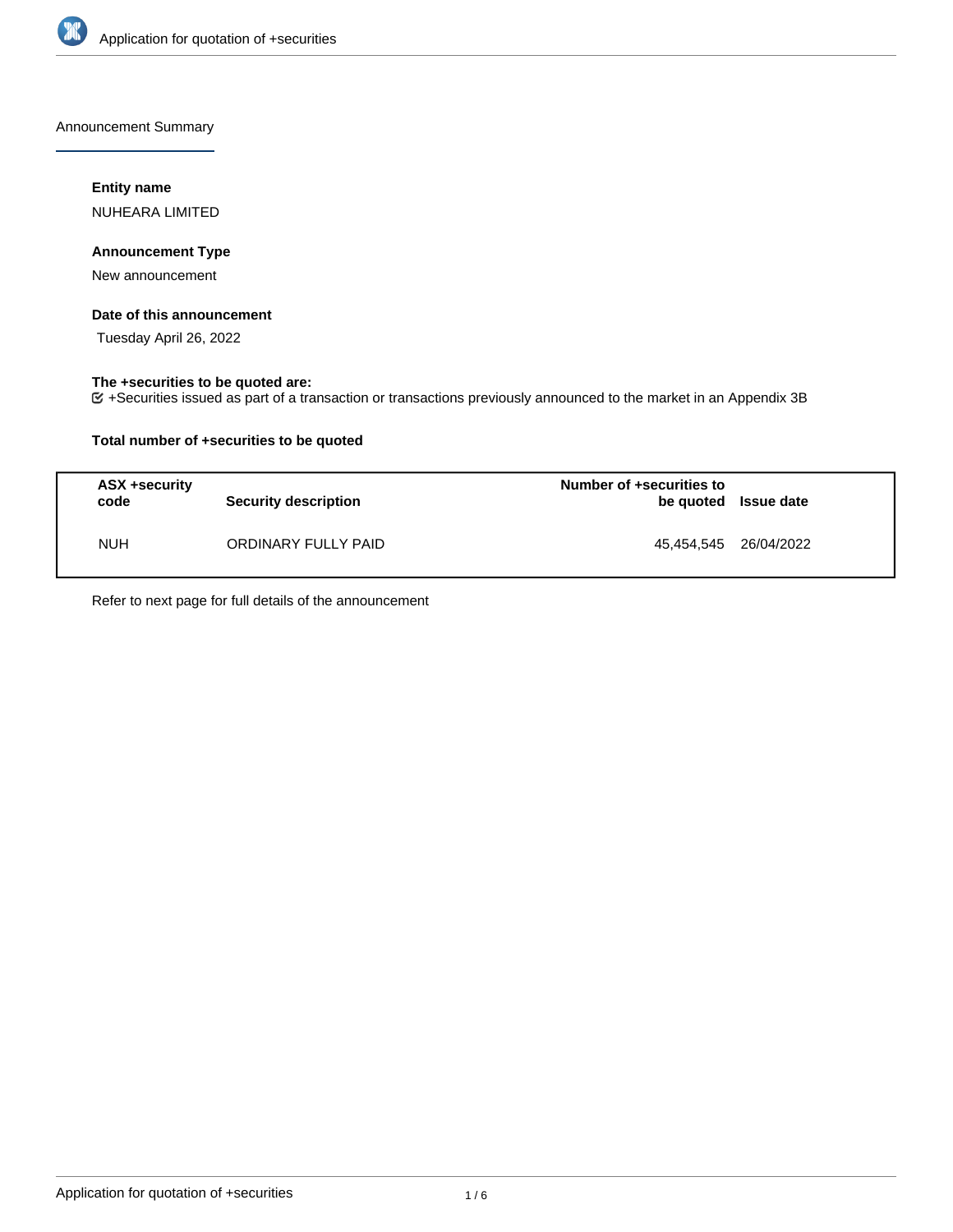

Part 1 - Entity and announcement details

## **1.1 Name of entity**

NUHEARA LIMITED

We (the entity named above) apply for +quotation of the following +securities and agree to the matters set out in Appendix 2A of the ASX Listing Rules.

**1.2 Registered number type** ABN

**Registration number** 29125167133

**1.3 ASX issuer code** NUH

**1.4 The announcement is**

New announcement

### **1.5 Date of this announcement**

26/4/2022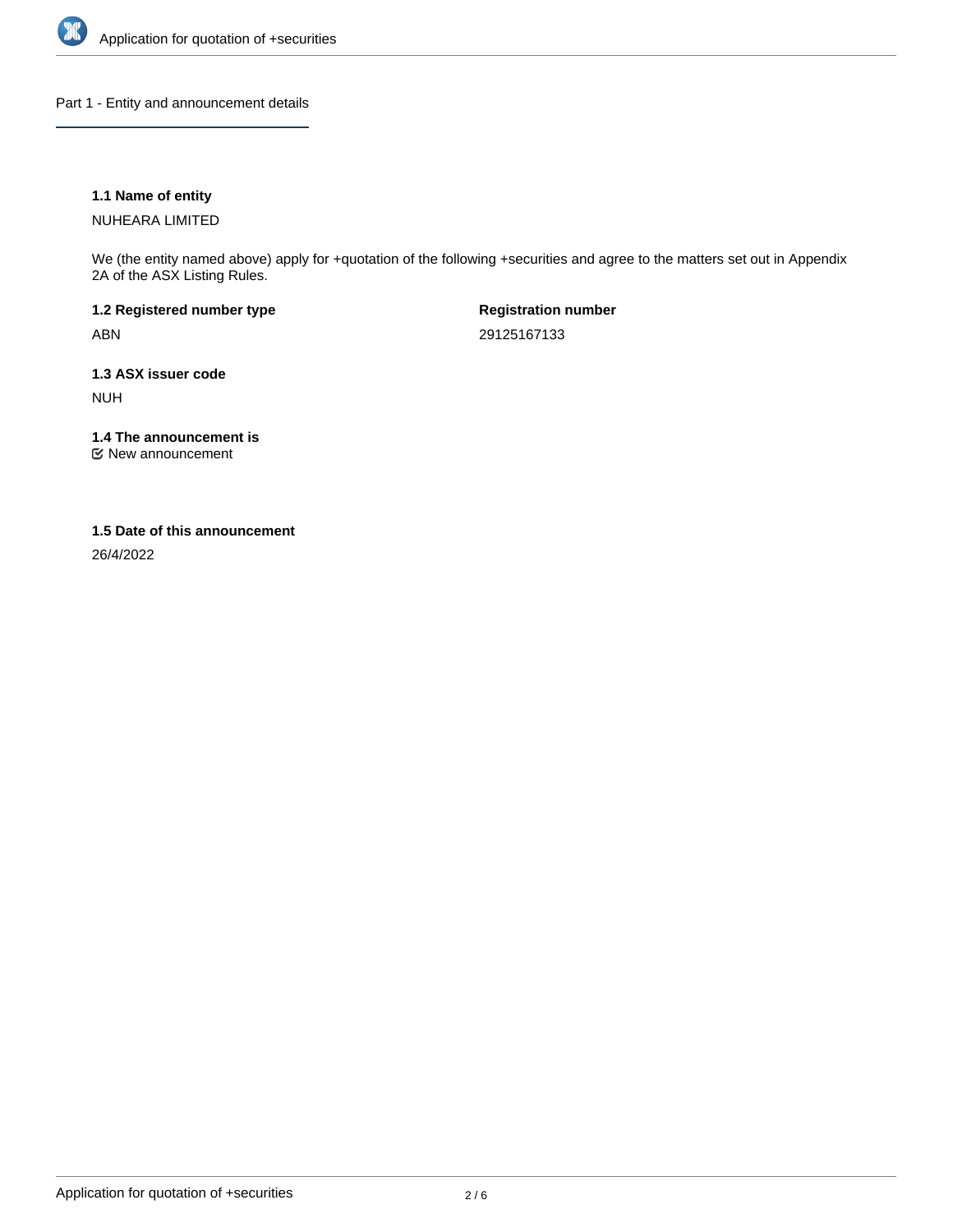

## Part 2 - Type of Issue

### **2.1 The +securities to be quoted are:**

+Securities issued as part of a transaction or transactions previously announced to the market in an Appendix 3B

### **Previous Appendix 3B details:**

| <b>Announcement Date and</b><br>Time | <b>Announcement Title</b>                          | Selected Appendix 3B to submit quotation<br>reauest |  |
|--------------------------------------|----------------------------------------------------|-----------------------------------------------------|--|
| 23-Dec-2021 09:30                    | New - Proposed issue of securities -<br><b>NUH</b> | A placement or other type of issue                  |  |

# **2.3a.2 Are there any further issues of +securities yet to take place to complete the transaction(s) referred to in the Appendix 3B?**

Yes

### **2.3a.3 Please provide details of the further issues of +securities yet to take place to complete the transaction(s) referred to in the Appendix 3B**

Refer ASX announcement of 23 December 2021. Further Subscription Shares to be issued under the Share Placement Agreement with Healthcare 2030 LLC, which was announced to ASX on 23 December 2021.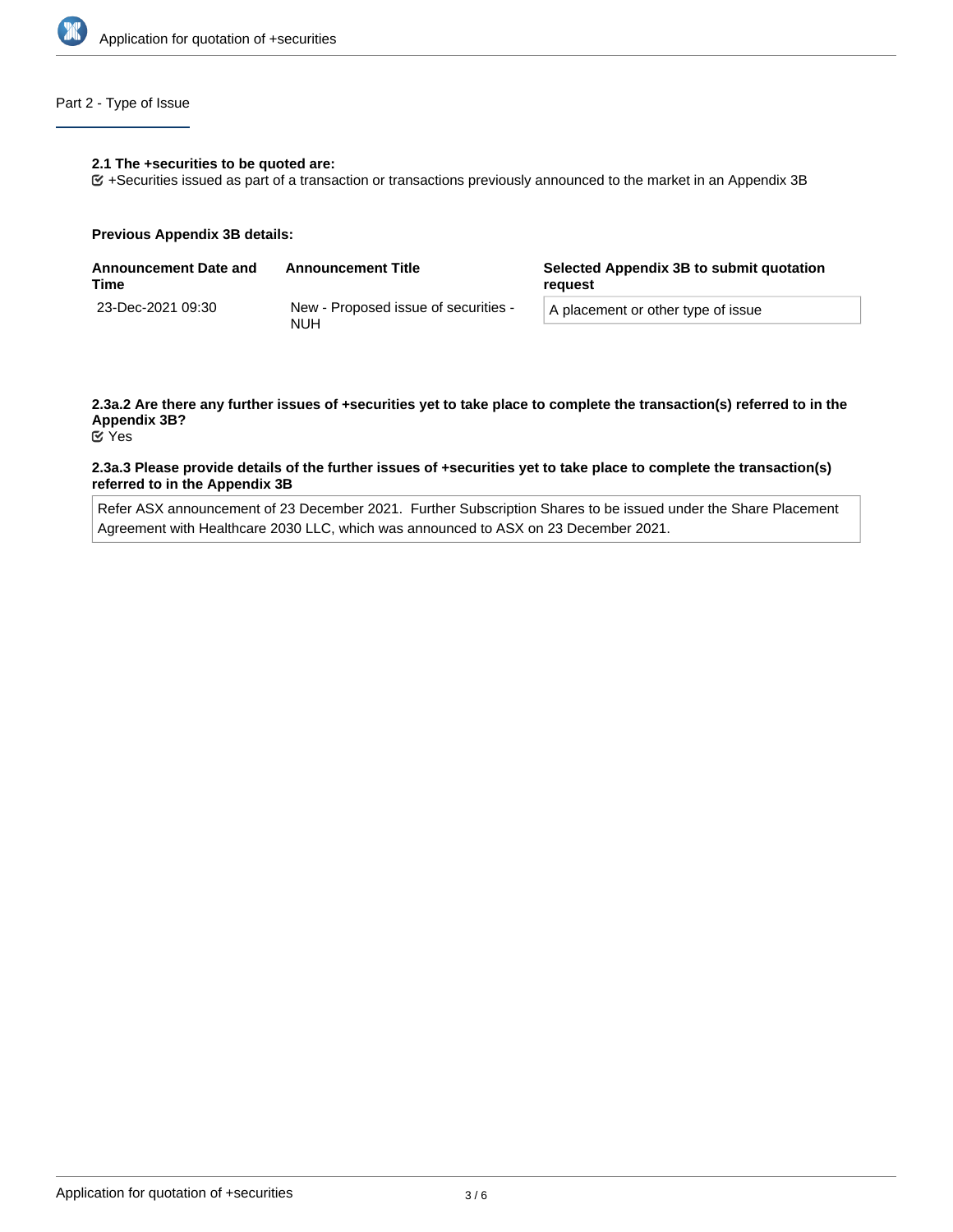

Part 3A - number and type of +securities to be quoted where issue has previously been notified to ASX in an Appendix 3B

### Placement Details

**ASX +security code and description**

NUH : ORDINARY FULLY PAID

**Issue date** 26/4/2022

Distribution Schedule

**Provide a distribution schedule for the new +securities according to the categories set out in the left hand column including the number of recipients and the total percentage of the new +securities held by the recipients in each category.**

| Number of +securities held | <b>Number of holders</b> | Total percentage of +securities held<br>For example, to enter a value of 50%<br>please input as 50.00 |
|----------------------------|--------------------------|-------------------------------------------------------------------------------------------------------|
| $1 - 1,000$                |                          | $\%$                                                                                                  |
| $1,001 - 5,000$            |                          | $\%$                                                                                                  |
| $5,001 - 10,000$           |                          | %                                                                                                     |
| 10,001 - 100,000           |                          | %                                                                                                     |
| 100,001 and over           |                          | $\%$                                                                                                  |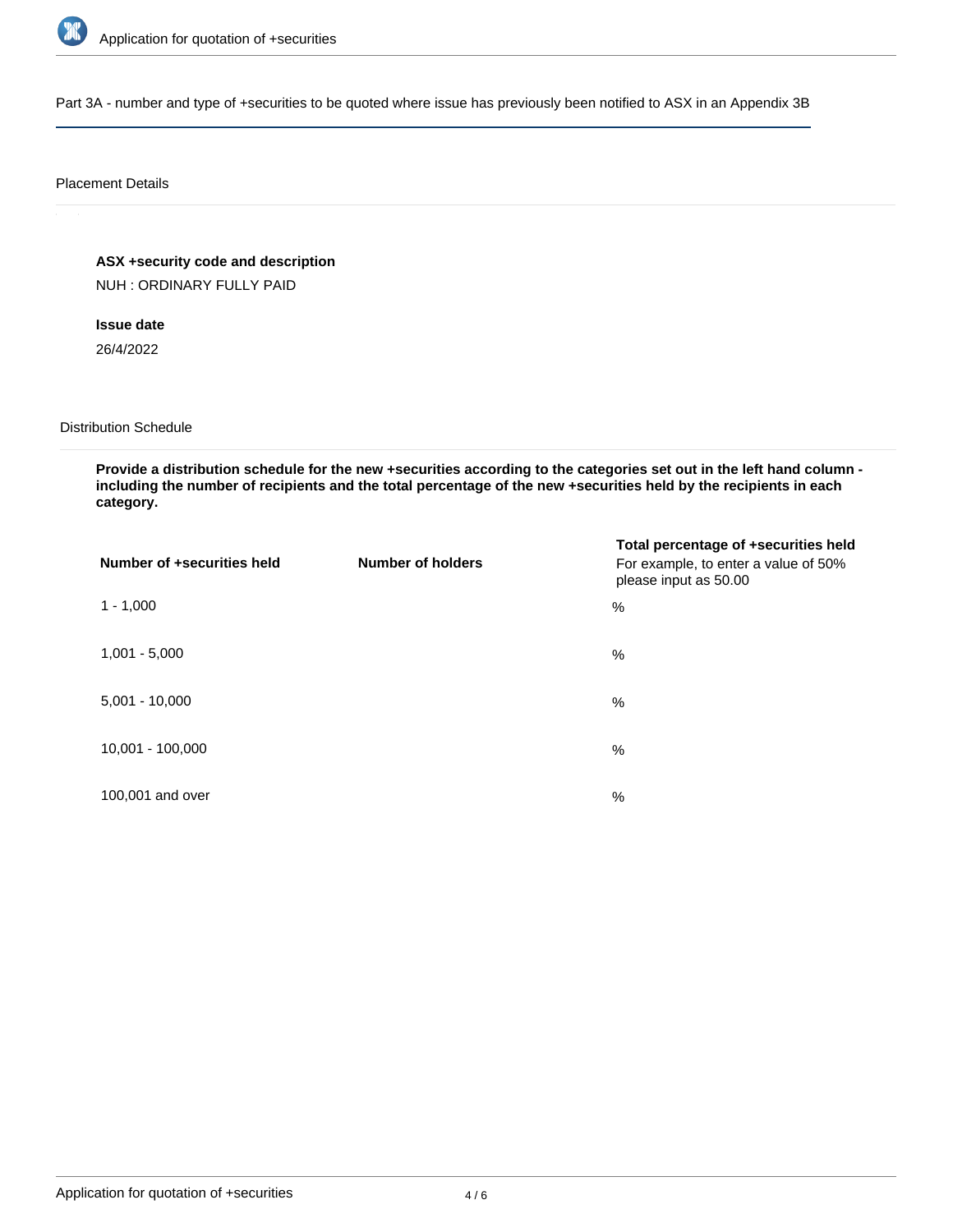

Issue details

| Number of +securities to be quoted<br>45,454,545                                      |                                        |  |  |  |
|---------------------------------------------------------------------------------------|----------------------------------------|--|--|--|
| Are the +securities being issued for a cash consideration?<br>$\mathfrak C$ Yes       |                                        |  |  |  |
| In what currency is the cash consideration being paid?                                | What is the issue price per +security? |  |  |  |
| AUD - Australian Dollar                                                               | AUD 0.01100000                         |  |  |  |
| Any other information the entity wishes to provide about the +securities to be quoted |                                        |  |  |  |

Refer to ASX announcement of 23 December 2021 for further details on the Share Placement Agreement and Healthcare 2030, LLC.